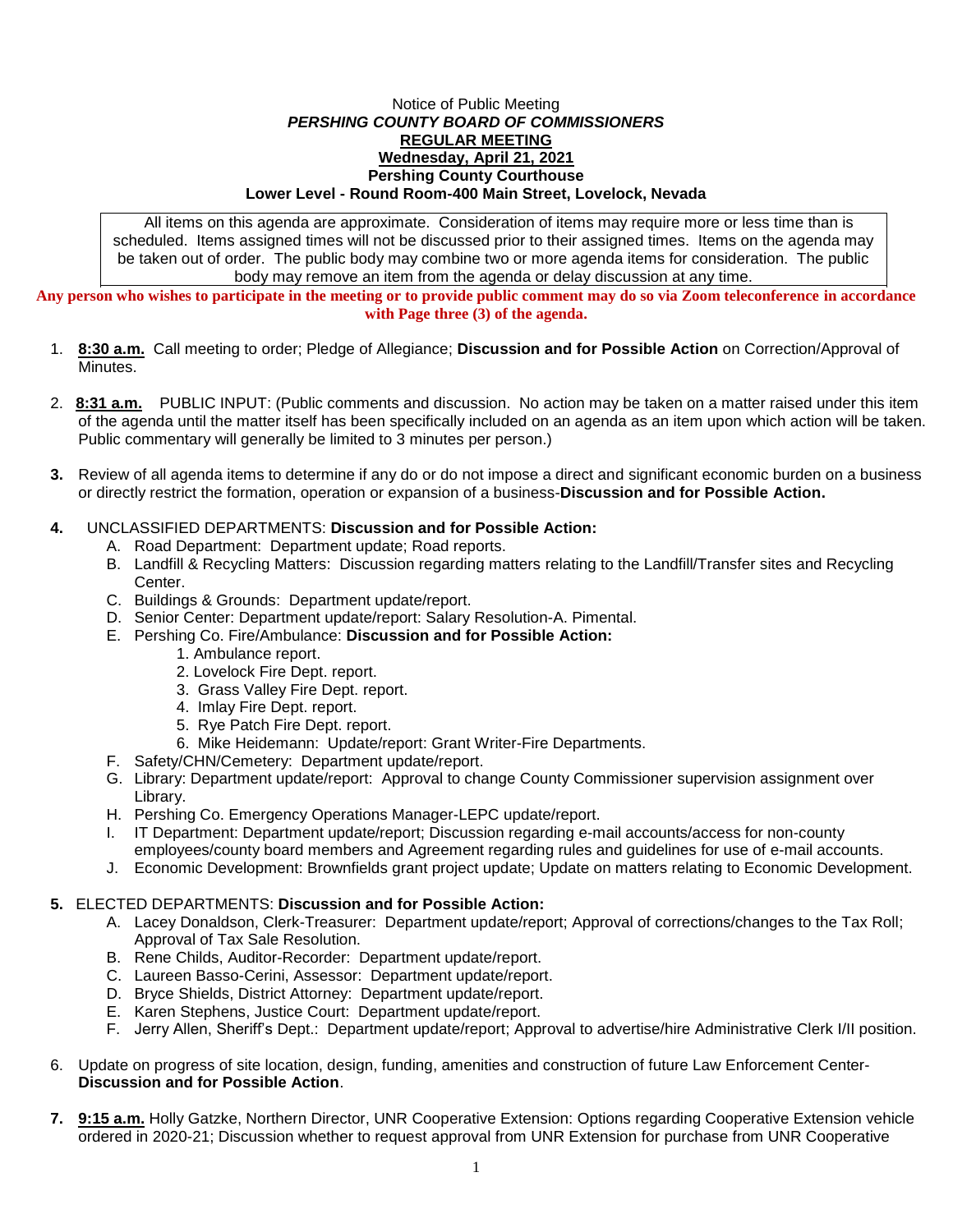Extension set aside tax funds or purchase from Pershing County's Building Fund and assign vehicle to a County Department-Vehicle cost \$28,970.00 -**Discussion and for Possible Action.**

- **8.** Television Board:Approval for out of state travel and higher room rate for NTA Annual Meeting and Convention-May 20- 23, 2021**-Discussion and for Possible Action.**
- **9.** Interstate Interlocal Contract between the Division of Public and Behavioral Health, Community Health Services Program and Pershing County (#C17780) effective July 1, 2021 through June 30, 2023, total contract not to exceed \$86,072.70- **Discussion and for Possible Action.**
- 10. Proclamations and Awards: (The Pershing County Board of Commissioners may make a Proclamation or present a service or other award on behalf of the County): 1) Nevada Wildfire Awareness Campaign Proclamation May – October 2021 - **Discussion and for Possible Action**.
- 11. Board Appointments/Resignation: T.V. Board; Cemetery; PCEDA; Senior Center Advisory Board; Solid Waste Management & Recycling Board; Volunteer Advisory Board-**Discussion and for Possible Action.**
- 12. First reading of a proposed ordinance amending Chapter 2.12 of the Pershing County Code reducing the number of members from nine (9) to seven (7) and remove responsibilities of the Community Center from the PCEDA board.
- 13. Grass Valley Advisory Board: Update on matters relating to the Grass Valley area.
- 14. Derby Field Airport: Update on matters relating to the Derby Field Airport.
- **15.** Approval for County Commission Chairman, Larry Rackley, to sign grant documents from the William N. Pennington Foundation funding the costs of the swimming pool repair in the amount of \$178,000.00-**Discussion and for Possible Action.**
- 16. CARES FUNDING: Update/Approval of expenditures; Update from Emergency Management relating to the COVID-19; Transfer of authority to Pershing County under the Nevada Roadmap to Recovery effective May 1, 2021 and 100% reopening May 1, 2021; state and county guidelines; Resolution announcing 100% reopening -**Discussion and for Possible Action.**
- 17. Litigation Meeting.
- 18. Report from Legal Counsel.
- 19. Report from Administrative Assistant/HR Rep.-County Commissioner's Office.
- 20. Items for future agendas- **Discussion and for Possible Action.**
- 21. Correspondence.
- 22. Matters of the Board for Discussion.

Board Member reports. Board Liaison reports. (Nevada Works, Safety, Hospital Board, Emergency Management, Cemetery, Recreation Board, WNDD, Pe. Co. Economic Dev./, Community Center, Airport Advisory Board; Museum Advisory Board, Library Board, Senior Center Advisory Board, Central Nevada Water Authority, Planning Board, Broadband Advisory Board, 911 Committee, Solid Waste Management Recycling Advisory Board, Pe. Co. Volunteer Advisory Board, T. V. Board, Frontier Coalition, Humboldt River Water Basin Authority.)

- **23. 11:00 a.m.** Marcie Ryba, Department of Indigent Defense Services: Presentation/discussion on "Plan for the Provision of Indigent Defense Services"; direction from the County Commission on the creation of Pershing County's Plan-**Discussion and for Possible Action.**
- 24. PUBLIC INPUT: (Public comments and discussion. No action may be taken on a matter raised under this item of the agenda until the matter itself has been specifically included on an agenda as an item upon which action will be taken. Public commentary will generally be limited to 3 minutes per person.)
- 25. Approval of Vouchers-**Discussion and for Possible Action**.